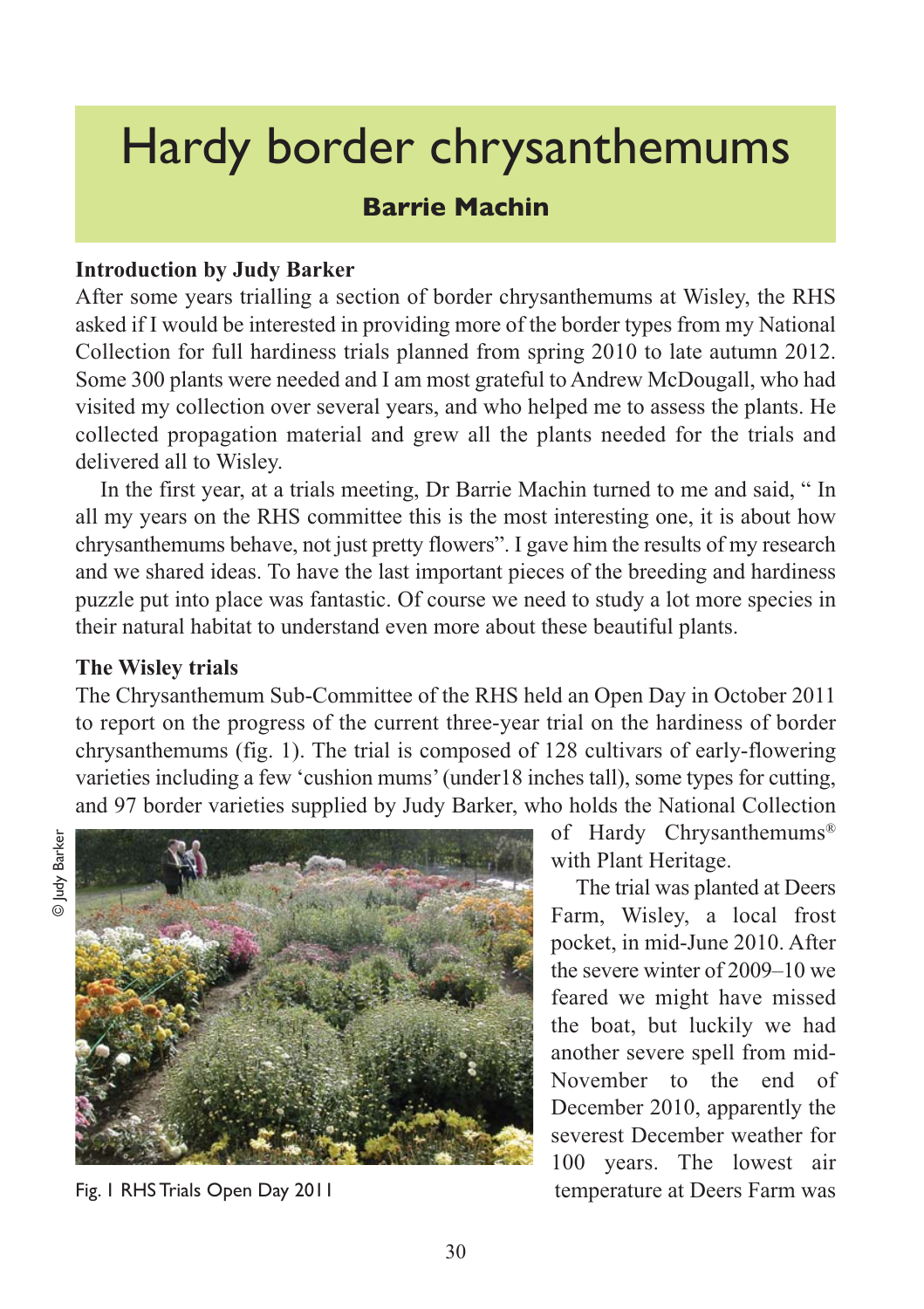recorded as  $-17^{\circ}$ C on 21<sup>st</sup> December. Winter survival also depends on soil type and drainage: Deers Farm is on greensand. Beds 120cm wide were planted three plants across, with 45cm spaces each way from the middle plant. Coarse 20cm netting over the bed prevented the plants from invading the paths.

In each year of the trial the sub-committee awards a Commendation to the best varieties, and those gaining three awards will receive an AGM. At the end of the trial, Wisley garden will provide space for a demonstration of a good range of the best varieties.

#### **History**

For a number of years, Judy Barker has been extremely busy researching the history of the plants in her collection. A general history of chrysanthemums since the time of Confucius is fairly well known (e.g. *The Garden* Sept. 2004); however, the more recent history of the border types has not yet been described in detail, although it is, indeed, fascinating, and teaches us much about the behaviour of the varieties that happily flower in our gardens year after year.

The florist's chrysanthemum, C. *morifolium,* first arrived in Europe from China via Marseilles in 1789, and it rapidly became popular even though it was late

flowering and required a heated greenhouse to flower in November in Northern Europe. (Fig. 2) The French, in particular, were very keen to find earlier-flowering

garden cultivars to provide flowers for All Saints Day celebrations on 1st November. Early in the nineteenth century, Chusan Daisies (pompoms) were brought to Europe from China, and some earlier-flowering singles and doubles from Japan. Interestingly, in the trial there's a delightful small crimson pompon, *C.* 'Julie Lagravère', bred by August Bonamy in France in 1821.

Gradually French and English breeders provided varieties which flowered outside before October, although the list was rather short. I have a book published in 1886, by Edwin Molyneux, listing a dozen border chrysanthemums, eleven of them with French names. From the 1850s these early-flowering varieties found their way across the Atlantic to the ports of New England, often with French sailors.







Fig. 3 Bristol Koreans 1929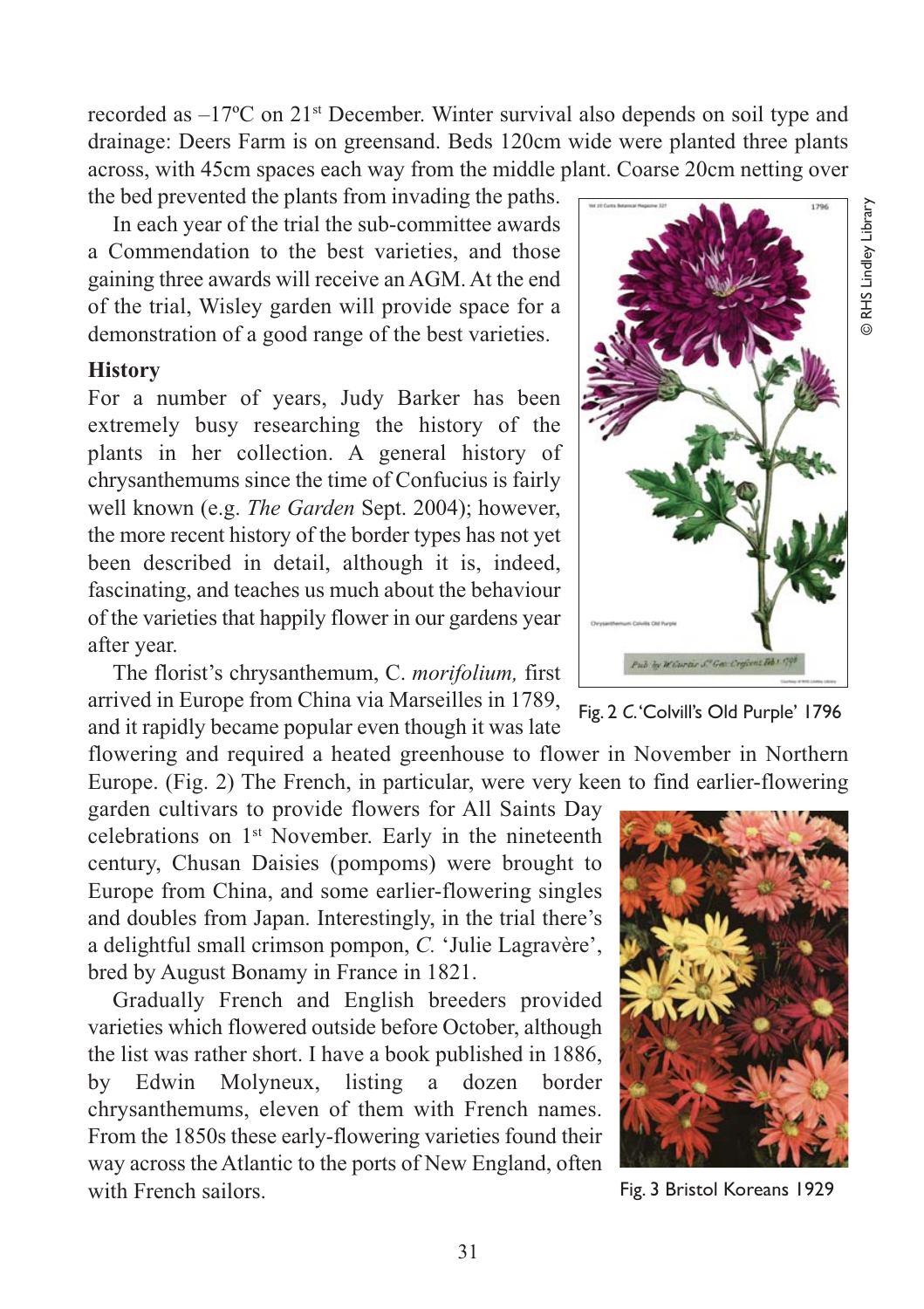

Fig. 4 Perry's Catalogue

By 1900, gardeners in northern Europe and the northern states of the USA had a reasonable choice of varieties which flowered from mid-September until killed by frost. The Americans called them 'garden mums'.

**Koreans –** In 1905 J. G. Jack of the Arnold Arboretum in Boston collected a chrysanthemum species in Korea. It was grown for a number of years before it was noticed by Alex Cumming, a chrysanthemum breeder. He wrongly called it *C. coreanum*, but described his 'Korean Daisy' as vigorous, well branched, 30–120cm tall, and floriferous, with 5cm alabaster-white flowers aging to carmine pink. Moreover it was very hardy, and its tough petals continued to open and flourish despite overnight frosts. He had been searching for a plant like this for years.

Starting in 1928, he crossed his Korean daisy into two

lines of his breeding programme and, after several years of inter-crossing the best seedlings, he released a range of colourful singles which he marketed as Koreans, gradually introducing doubles and pompons into the range (fig. 3). By 1936 all were marketed in England by Wells of Merstham. One of theses pompons is a lovely yellow, called *C.* 'Jante Wells', and the lady herself attended the Open Day.

**Rubellums –** In 1929 a stray chrysanthemum plant, bought in a mixed batch of dwarf chrysanthemums intended for a rock garden, flowered in a garden in Llandudno. It was named incorrectly as *C*. *erubescens* and in 1935 it was grown at Kew Gardens and given an Award of Merit. In 1938 Kew botanist John Sealy was asked to make a positive identification: he thought that in all its characteristics it was most like *C. zawadskii*, but it was vastly superior, being taller, with more luxuriant growth, coarser leaves and larger flowers. He thought that it was sufficiently different from C. *zawadskii* to have status as a separate species which he called *C. rubellum.*

Amos Perry, a chrysanthemum grower and breeder from Enfield, saw *C. rubellum* in the Kew trials and decided to use it in his breeding programme. Crossing *C. rubellum* with his own and other leading early varieties, he produced a new, improved range which he called Rubellums (fig. 4). Some of them, including 'Clara Curtis,' 'Lady in Pink,' and 'Paul Boissier', are still growing well and in the trial.

Rubellums and Koreans are similar in habit, vigour and hardiness, and it is almost impossible to distinguish between them in the trial. It is said that amongst the original varieties in each group, Rubellums have a more spreading rootstock than Koreans, and also a more pronounced scent, said to be inherited from their ancestor *C. indicum*.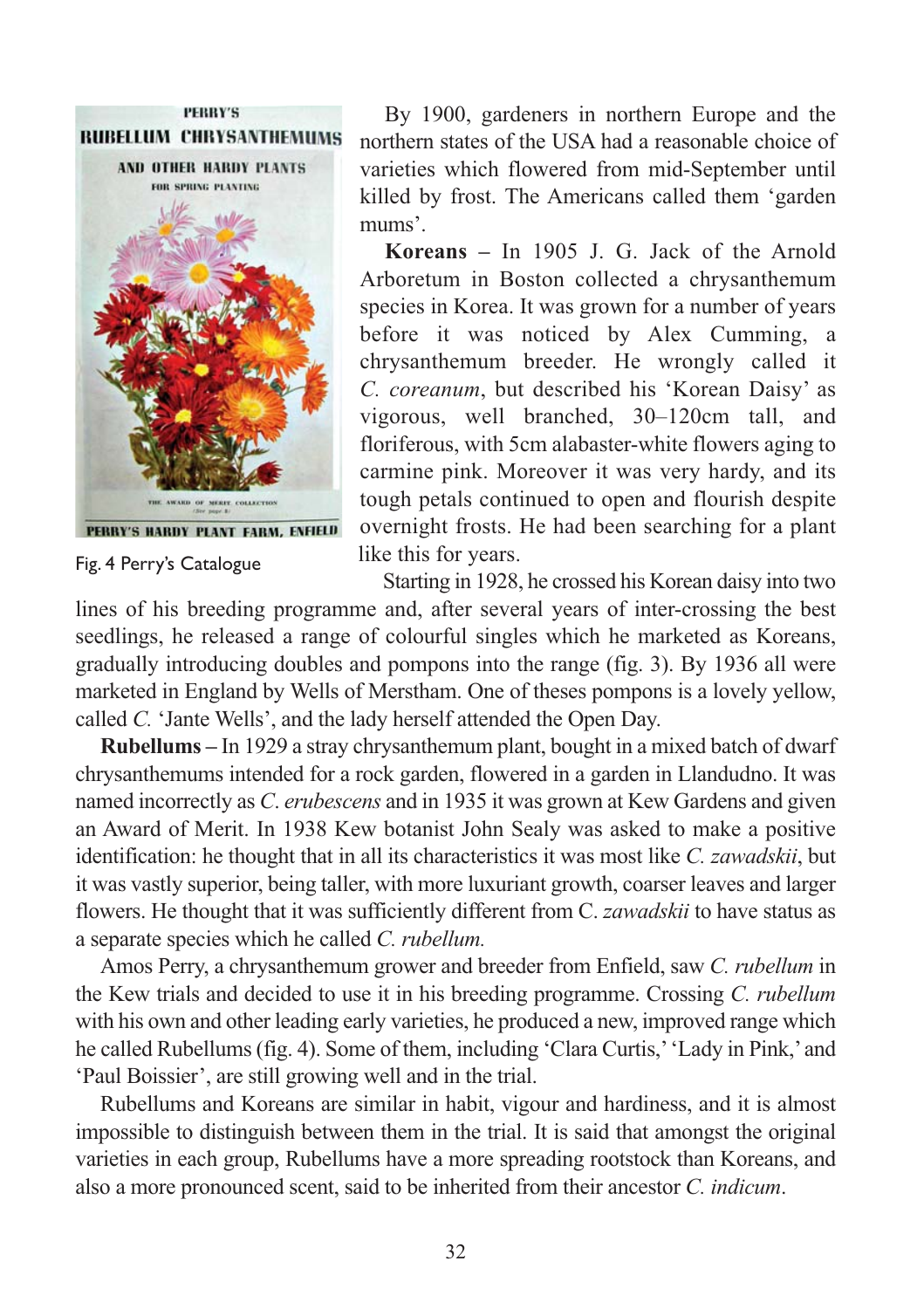An especially important fact has emerged from the historical notes uncovered by Judy Barker. Amos Perry's son Gerald had in his garden a plant of *C*. *zawadskii* which produced an improved mutation. The mutation was compared with two sources of *C*. *rubellum* and found to be identical! In 1831, in his researches to identify *C. rubellum* correctly, John Sealy found that the original *C. zawadskii* had been seen in what is now Slovakia (near the Polish border), latitude approximately 50ºN. Similar chrysanthemum species had been discovered along the same latitude extending to the far east of Asia and then south into Korea, China, and Japan. Although only slightly different from *C. zawadskii* in leaf characteristics, they had been given names such as *C. sibiricum* var*. acutilobum*. Sealy decided that since *C. zawadskii* had been named first, all the similar types should be regarded as varieties of *C. zawadskii.*

All this means that Amos Perry was actually crossing *C. morifolium* (the early florist's double chrysanthemum) with the very hardy *C. zawadskii* variety to produce Rubellums. In America, Roderick Cumming had written in his 1964 book that the Korean daisy that his father had used to produce the Koreans was not *C. coreanum* but *C. sibiricum* – which we now know is actually *C. zawadskii* var. *sibiricum.* So it is apparent that the two breeders on both sides of the Atlantic were actually making very similar crosses, at more or less the same time, to



Fig. 5 *C*. 'Starlet'. A bushy, short (60cm), amber, single, spoon-petalled variety with the longest flowering period, June to November.



Fig. 6 *C*. 'Syllabub'. A small-flowered pink and white anemone spoon, with a wide bushy habit, 75cm tall, flowering through September and October.

produce both the Koreans and Rubellums. It is not surprising that their main characteristics are similar.

The hardiness of both Koreans and Rubellums is mainly derived from the species *C. zawadskii* varieties which developed over a very long distance across Europe and Asia at latitude 50ºN. This would not have been far south of the northern ice caps during the Ice Ages, and the plants would have had to survive a wide range of soil and moisture conditions.

The very last piece of the jigsaw came from my old Japanese chrysanthemum-breeder friend, Dr J Kawata, last June. He sent me a paper by Dr Fukai, stating that the consensus reached by Japanese studies of chrysanthemum species is that *C. morifolium* was probably developed from crosses between *C. indicum* (China) and *C. zawadskii* var*.*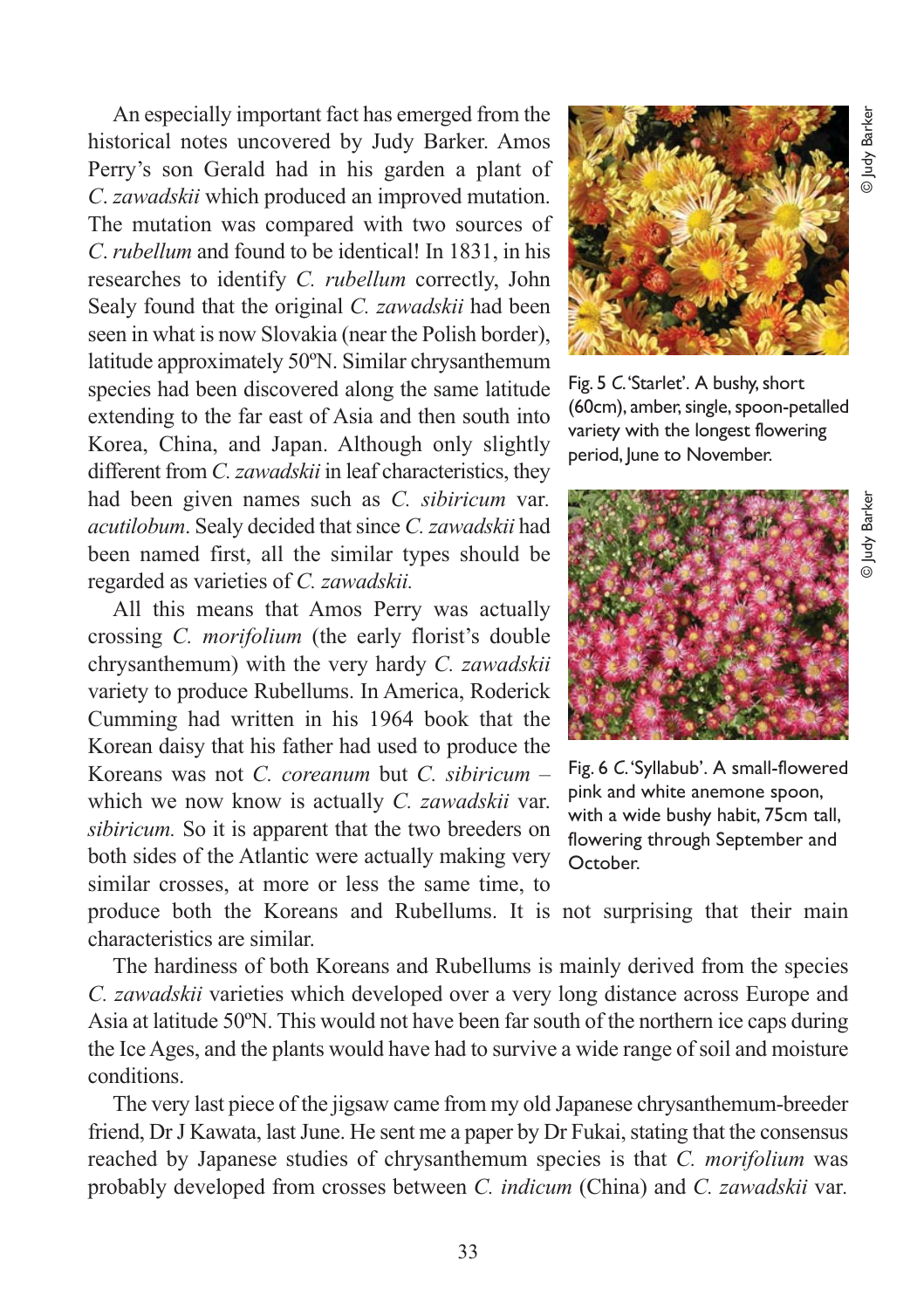

Figs 7, 8, 9 & 10 *C*. 'Mei-kyo', a small mauve pink with a small daisy eye, and its sports *CC*. 'Bronze Elegance', 'Nantyderry Sunshine' and 'Purleigh White'. Rose Clay gave a talk about them at the Open Day. Spherical bushes, 90cm tall, full of flowers through October and November. They are magnificent together in a border and, to use Mrs. Clay's description, "as tough as old boots".

*latilobum.* Both Cumming and Perry were actually backcrossing *C. zawadskii* to its original and most hardy parent, thereby concentrating the genes of *C. zawadskii* in their progeny.

The RHS sub-committee has so far nominated at least 25 varieties for awards, but we do not yet know the full degree of hardiness of each. Further trials will take place at Harlow Carr in Yorkshire. However, it can be stated that any variety awarded an AGM can be planted with confidence that it will survive the UK winters outdoors without protection.

## **Cultivation**

Border chrysanthemums are easy to grow and require little labour to maintain. They can also be relied upon to flower for at least three years before needing to be lifted, divided and replanted. At the Open Day, Bob Brown, well known to Hardy Planters, gave a talk on the cultivation, plant spacings and feeding requirements of border chrysanthemums. They prefer a fertile soil, enriched by compost or manure before planting, and topdressing with a general fertilizer such as Growmore each spring thereafter.

The best time to plant out young plants is mid-May, when the soil is warm enough to promote immediate root growth. If plants are to be left undisturbed for several years, over 90cm should be allowed between plants. In my opinion, if they are to be lifted or moved each year, less space should be given so plants will tend to support each other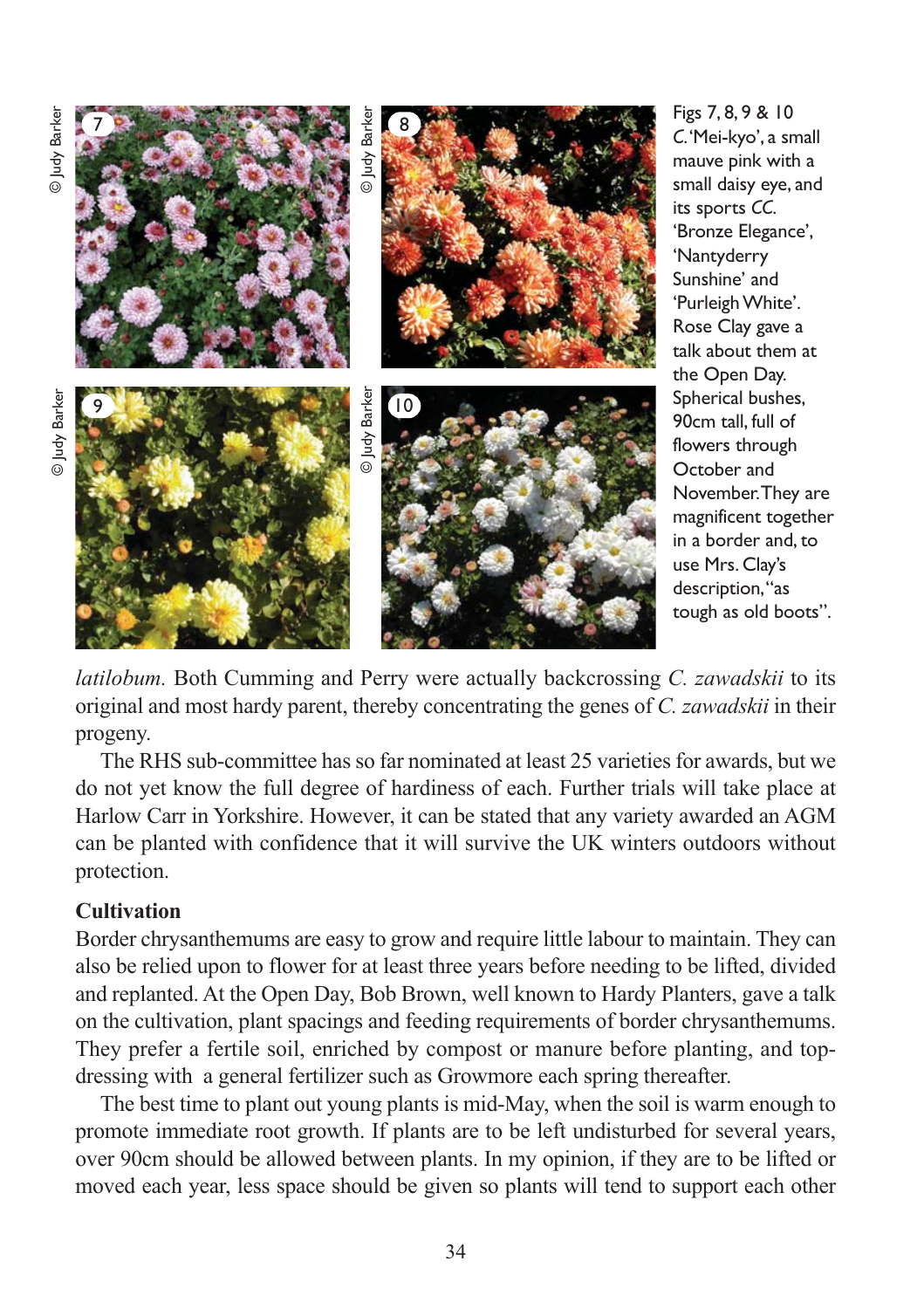when flowering, and staking will be unnecessary. Sometimes individual varieties need individual treatment. For instance, the tallest ones, and those with wide-branching habit, will need a bit more nitrogen to sustain optimum growth than the more compact varieties. At the end of each winter, the soil is deficient in nitrogen because it is leached away three times more easily than either potassium or phosphates. So a high nitrogen liquid feed is sometimes needed in June when maximum growth occurs. After this no feed should be given, because growth needs to harden up before autumn.

It helps to understand what the chrysanthemum plant itself is trying to do. In late May and June it is striving to produce strong branching stems and healthy leaves to support a maximum number of flowers. Pollinating insects then have the best chance to maximise seed production to create new plants for the following year. If time is taken to deadhead when individual flowers fade, the plant's reaction is to produce more flowers over a longer period to compensate.

At the same time as top growth reduces and nutrients are only required for petal elongation, the plant redirects most of its photosynthetic products downwards to initiate growth in the underground rhizomes from which will emerge vegetative shoots for the following year's flowers. Most cultivars of hardy chrysanthemums operate in this way, and should not be fed after colour shows in the flower buds.

Many border chrysanthemums have small, tough leaves and are not too attractive to sucking pests such as aphids and thrips. Black aphids sometimes attack in late summer, but a puff or two of a suitable insecticide will remove them. Choosing varieties with tough leaves will also help to avoid the fungus disease, white rust, which is particularly prevalent in warm, wet summers. The rust spores germinate only when leaf surfaces are covered by a film of water, so it is wise to water the plants at the roots and avoid splashing them.



Fig. 11 *C*. 'Grandchild'. Dwarf (45cm); mauve-pink double flowers, September to November.



Fig. 12 *C*. 'Perry's Peach'. Found in a garden in Whitby. 75cm tall. A lovely single. Flowers September to November.



Fig. 13 *C*. 'Carmine Blush'. Bob Brown's seedling. 90cm tall, lovely colour and form; single flowers from October onwards.

© Judy Barker